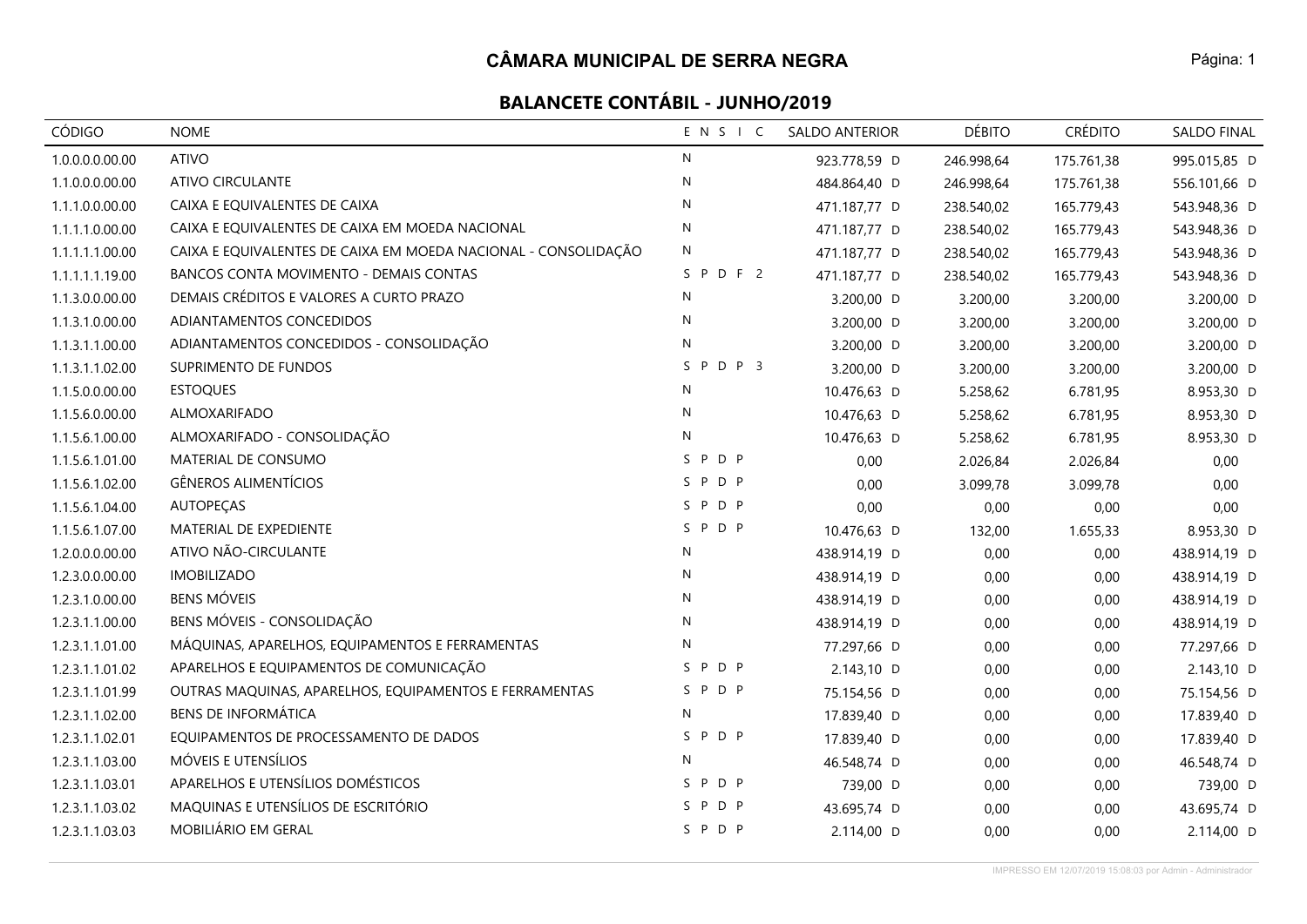# **BALANCETE CONTÁBIL - JUNHO/2019**

| CÓDIGO          | <b>NOME</b>                                                              | ENSIC        | <b>SALDO ANTERIOR</b> | <b>DÉBITO</b> | <b>CRÉDITO</b> | SALDO FINAL  |
|-----------------|--------------------------------------------------------------------------|--------------|-----------------------|---------------|----------------|--------------|
| 1.2.3.1.1.04.00 | MATERIAIS CULTURAIS, EDUCACIONAIS E DE COMUNICAÇÃO                       | N            | 8.543,20 D            | 0,00          | 0,00           | 8.543,20 D   |
| 1.2.3.1.1.04.05 | EQUIPAMENTOS PARA ÁUDIO, VÍDEO E FOTO                                    | SPDP         | 8.543,20 D            | 0,00          | 0,00           | 8.543,20 D   |
| 1.2.3.1.1.05.00 | <b>VEÍCULOS</b>                                                          | $\mathsf{N}$ | 110.079,00 D          | 0,00          | 0,00           | 110.079,00 D |
| 1.2.3.1.1.05.01 | VEÍCULOS EM GERAL                                                        | SPDP         | 110.079,00 D          | 0,00          | 0,00           | 110.079,00 D |
| 1.2.3.1.1.99.00 | DEMAIS BENS MÓVEIS                                                       | N            | 178.606,19 D          | 0,00          | 0,00           | 178.606,19 D |
| 1.2.3.1.1.99.99 | OUTROS BENS MÓVEIS                                                       | SPDP         | 178.606,19 D          | 0,00          | 0,00           | 178.606,19 D |
| 2.0.0.0.0.00.00 | PASSIVO E PATRIMÔNIO LÍQUIDO                                             | $\mathsf{N}$ | 586.360,39 C          | 189.128,01    | 197.483,47     | 594.715,85 C |
| 2.1.0.0.0.00.00 | PASSIVO CIRCULANTE                                                       | N            | 151.124,68 C          | 189.128,01    | 197.483,47     | 159.480,14 C |
| 2.1.1.0.0.00.00 | OBRIGAÇÕES TRABALHISTAS, PREVIDENCIÁRIAS E ASSISTENCIAIS A PAGAR A CUR N |              | 126.268,56 C          | 140.537,82    | 148.426,38     | 134.157,12 C |
| 2.1.1.1.0.00.00 | PESSOAL A PAGAR                                                          | N            | 95.083,49 C           | 116.377,75    | 120.434,30     | 99.140,04 C  |
| 2.1.1.1.1.00.00 | PESSOAL A PAGAR - CONSOLIDAÇÃO                                           | N            | 95.083,49 C           | 116.377,75    | 120.434,30     | 99.140,04 C  |
| 2.1.1.1.1.01.00 | PESSOAL A PAGAR                                                          | $\mathsf{N}$ | 95.083,49 C           | 116.377,75    | 120.434,30     | 99.140,04 C  |
| 2.1.1.1.1.01.01 | SALÁRIOS, REMUNERAÇÕES E BENEFÍCIOS (F)                                  | S P C F      | 76.883,49 C           | 105.306,66    | 105.723,21     | 77.300,04 C  |
| 2.1.1.1.1.01.12 | DECIMO TERCEIRO SALÁRIO (F)                                              | SPCF         | 18.200,00 C           | 0,00          | 3.640,00       | 21.840,00 C  |
| 2.1.1.1.1.01.13 | FÉRIAS (F)                                                               | SPCF         | 0,00                  | 11.071,09     | 11.071,09      | 0,00         |
| 2.1.1.4.0.00.00 | <b>ENCARGOS SOCIAIS A PAGAR</b>                                          | $\mathsf{N}$ | 31.185,07 C           | 24.160,07     | 27.992,08      | 35.017,08 C  |
| 2.1.1.4.1.00.00 | ENCARGOS SOCIAIS A PAGAR - CONSOLIDAÇÃO                                  | N            | 31.185,07 C           | 24.160,07     | 27.992,08      | 35.017,08 C  |
| 2.1.1.4.1.05.00 | FGTS                                                                     | N            | 4.558,93 C            | 2.558,93      | 4.598,78       | 6.598,78 C   |
| 2.1.1.4.1.05.01 | FGTS (F)                                                                 | SPCF         | 4.558,93 C            | 2.558,93      | 4.598,78       | 6.598,78 C   |
| 2.1.1.4.1.98.00 | <b>OUTROS ENCARGOS SOCIAIS</b>                                           | N            | 26.626,14 C           | 21.601,14     | 23.393,30      | 28.418,30 C  |
| 2.1.1.4.1.98.01 | OUTROS ENCARGOS SOCIAIS (F)                                              | S P C F      | 26.626,14 C           | 21.601,14     | 23.393,30      | 28.418,30 C  |
| 2.1.3.0.0.00.00 | FORNECEDORES E CONTAS A PAGAR A CURTO PRAZO                              | N            | 1.702,70 C            | 20.533,07     | 20.301,67      | 1.471,30 C   |
| 2.1.3.1.0.00.00 | FORNECEDORES E CONTAS A PAGAR NACIONAIS A CURTO PRAZO                    | N            | 0,00                  | 3.679,53      | 3.856,86       | 177,33 C     |
| 2.1.3.1.1.00.00 | FORNECEDORES E CONTAS A PAGAR NACIONAIS A CURTO PRAZO - CONSOLIDA( N     |              | 0,00                  | 3.679,53      | 3.856,86       | 177,33 C     |
| 2.1.3.1.1.01.00 | FORNECEDORES NACIONAIS                                                   | N            | 0,00                  | 3.679,53      | 3.856,86       | 177,33 C     |
| 2.1.3.1.1.01.01 | FORNECEDORES NÃO PARCELADOS A PAGAR (F)                                  | SPCF3        | 0,00                  | 3.679,53      | 3.856,86       | 177,33 C     |
| 2.1.3.2.0.00.00 | FORNECEDORES E CONTAS A PAGAR ESTRANGEIROS A CURTO PRAZO                 | N            | 1.702,70 C            | 16.853,54     | 16.444,81      | 1.293,97 C   |
| 2.1.3.2.1.00.00 | FORNECEDORES E CONTAS A PAGAR ESTRANGEIROS A CURTO PRAZO - CONSOLI N     |              | 1.702,70 C            | 16.853,54     | 16.444,81      | 1.293,97 C   |
| 2.1.3.2.1.01.00 | FORNECEDORES ESTRANGEIROS A CURTO PRAZO                                  | N            | 1.702,70 C            | 16.853,54     | 16.444,81      | 1.293,97 C   |
| 2.1.3.2.1.01.02 | FORNECEDORES PARCELADOS A PAGAR (F)                                      | SPCF3        | 1.702,70 C            | 16.853,54     | 16.444,81      | 1.293,97 C   |

IMPRESSO EM 12/07/2019 15:08:03 por Admin - Administrador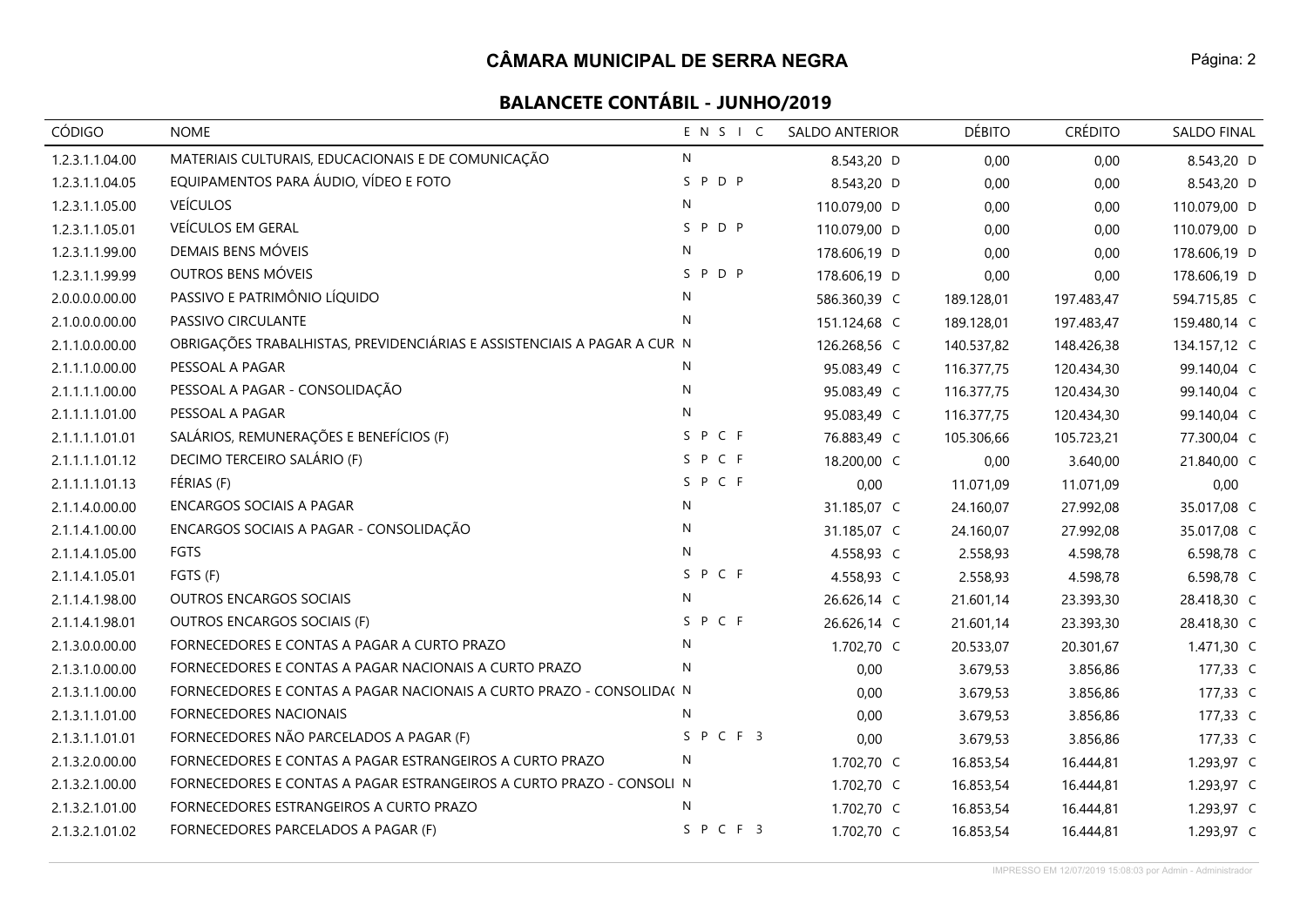| CÓDIGO          | <b>NOME</b>                                          | ENSIC        | <b>SALDO ANTERIOR</b> | <b>DÉBITO</b> | <b>CRÉDITO</b> | SALDO FINAL    |
|-----------------|------------------------------------------------------|--------------|-----------------------|---------------|----------------|----------------|
| 2.1.8.0.0.00.00 | DEMAIS OBRIGAÇÕES A CURTO PRAZO                      | N            | 23.153,42 C           | 28.057,12     | 28.755,42      | 23.851,72 C    |
| 2.1.8.8.0.00.00 | <b>VALORES RESTITUÍVEIS</b>                          | N            | 21.313,42 C           | 23.017,12     | 23.715,42      | 22.011,72 C    |
| 2.1.8.8.1.00.00 | VALORES RESTITUÍVEIS - CONSOLIDAÇÃO                  | N            | 21.313,42 C           | 23.017,12     | 23.715,42      | 22.011,72 C    |
| 2.1.8.8.1.01.00 | CONSIGNAÇÕES                                         | $\mathsf{N}$ | 21.313,42 C           | 22.650,28     | 23.348,58      | 22.011,72 C    |
| 2.1.8.8.1.01.02 | CONTRIBUIÇÕES AO RGPS (F)                            | SPCF         | 9.789,46 C            | 9.789,46      | 9.986,18       | 9.986,18 C     |
| 2.1.8.8.1.01.04 | IMPOSTO SOBRE A RENDA RETIDO NA FONTE - IRRF (F)     | SPCF         | 6.849,64 C            | 6.849,64      | 7.404,69       | 7.404,69 C     |
| 2.1.8.8.1.01.10 | PENSÃO ALIMENTÍCIA (F)                               | SPCF         | 53,47 C               | 1.390,33      | 1.336,86       | 0,00           |
| 2.1.8.8.1.01.15 | RETENÇÕES - EMPRÉSTIMOS E FINANCIAMENTOS (F)         | SPCF3        | 4.386,50 C            | 4.386,50      | 4.386,50       | 4.386,50 C     |
| 2.1.8.8.1.01.99 | OUTROS CONSIGNATÁRIOS (F)                            | SPCF3        | 234,35 C              | 234,35        | 234,35         | 234,35 C       |
| 2.1.8.8.1.04.00 | DEPÓSITOS NÃO JUDICIAIS                              | N            | 0,00                  | 366,84        | 366,84         | 0,00           |
| 2.1.8.8.1.04.99 | OUTROS DEPÓSITOS (F)                                 | SPCF3        | 0,00                  | 366,84        | 366,84         | 0,00           |
| 2.1.8.9.0.00.00 | OUTRAS OBRIGAÇÕES A CURTO PRAZO                      | N            | 1.840,00 C            | 5.040,00      | 5.040,00       | 1.840,00 C     |
| 2.1.8.9.1.00.00 | OUTRAS OBRIGAÇÕES A CURTO PRAZO - CONSOLIDAÇÃO       | N            | 0,00                  | 3.200,00      | 3.200,00       | 0,00           |
| 2.1.8.9.1.03.00 | SUPRIMENTOS DE FUNDOS A PAGAR (F)                    | SPCF3        | 0,00                  | 3.200,00      | 3.200,00       | 0,00           |
| 2.1.8.9.3.00.00 | OUTRAS OBRIGAÇÕES A CURTO PRAZO - INTER OFSS - UNIÃO | N            | 1.840,00 C            | 1.840,00      | 1.840,00       | 1.840,00 C     |
| 2.1.8.9.3.01.00 | OUTRAS OBRIGAÇÕES A CURTO PRAZO (F)                  | SPCF         | 1.840,00 C            | 1.840,00      | 1.840,00       | 1.840,00 C     |
| 2.3.0.0.0.00.00 | PATRIMÔNIO LIQUIDO                                   | N            | 435.235,71 C          | 0,00          | 0,00           | 435.235,71 C   |
| 2.3.1.0.0.00.00 | PATRIMÔNIO SOCIAL E CAPITAL SOCIAL                   | $\mathsf{N}$ | 416.347,07 C          | 0,00          | 0,00           | 416.347,07 C   |
| 2.3.1.1.0.00.00 | PATRIMÔNIO SOCIAL                                    | ${\sf N}$    | 416.347,07 C          | 0,00          | 0,00           | 416.347,07 C   |
| 2.3.1.1.1.00.00 | PATRIMÔNIO SOCIAL - CONSOLIDAÇÃO                     | S P C        | 416.347,07 C          | 0,00          | 0,00           | 416.347,07 C   |
| 2.3.7.0.0.00.00 | RESULTADOS ACUMULADOS                                | N            | 18.888,64 C           | 0,00          | 0,00           | 18.888,64 C    |
| 2.3.7.1.0.00.00 | SUPERÁVITS OU DÉFICITS ACUMULADOS                    | N            | 18.888,64 C           | 0,00          | 0,00           | 18.888,64 C    |
| 2.3.7.1.1.00.00 | SUPERÁVITS OU DÉFICITS ACUMULADOS - CONSOLIDAÇÃO     | N            | 8.578.175,64 D        | 0,00          | 0,00           | 8.578.175,64 D |
| 2.3.7.1.1.01.00 | SUPERÁVITS OU DÉFICITS DO EXERCÍCIO                  | S P C        | 0,00                  | 0,00          | 0,00           | 0,00           |
| 2.3.7.1.1.02.00 | SUPERÁVITS OU DÉFICITS DE EXERCÍCIOS ANTERIORES      | S P C        | 8.553.100,66 D        | 0,00          | 0,00           | 8.553.100,66 D |
| 2.3.7.1.1.03.00 | AJUSTES DE EXERCÍCIOS ANTERIORES                     | $\mathsf{N}$ | 25.074,98 D           | 0,00          | 0,00           | 25.074,98 D    |
| 2.3.7.1.1.03.03 | DEMAIS AJUSTES DE EXERCÍCIOS ANTERIORES              | SPC          | 25.074,98 D           | 0,00          | 0,00           | 25.074,98 D    |
| 2.3.7.1.2.00.00 | SUPERÁVITS OU DÉFICITS ACUMULADOS - INTRA OFSS       | N            | 8.836.472,02 C        | 0,00          | 0,00           | 8.836.472,02 C |
| 2.3.7.1.2.01.00 | SUPERÁVITS OU DÉFICITS DO EXERCÍCIO                  | SPC          | 0,00                  | 0,00          | 0,00           | 0,00           |
| 2.3.7.1.2.02.00 | SUPERÁVITS OU DÉFICITS DE EXERCÍCIOS ANTERIORES      | S P C        | 8.836.472,02 C        | 0,00          | 0,00           | 8.836.472,02 C |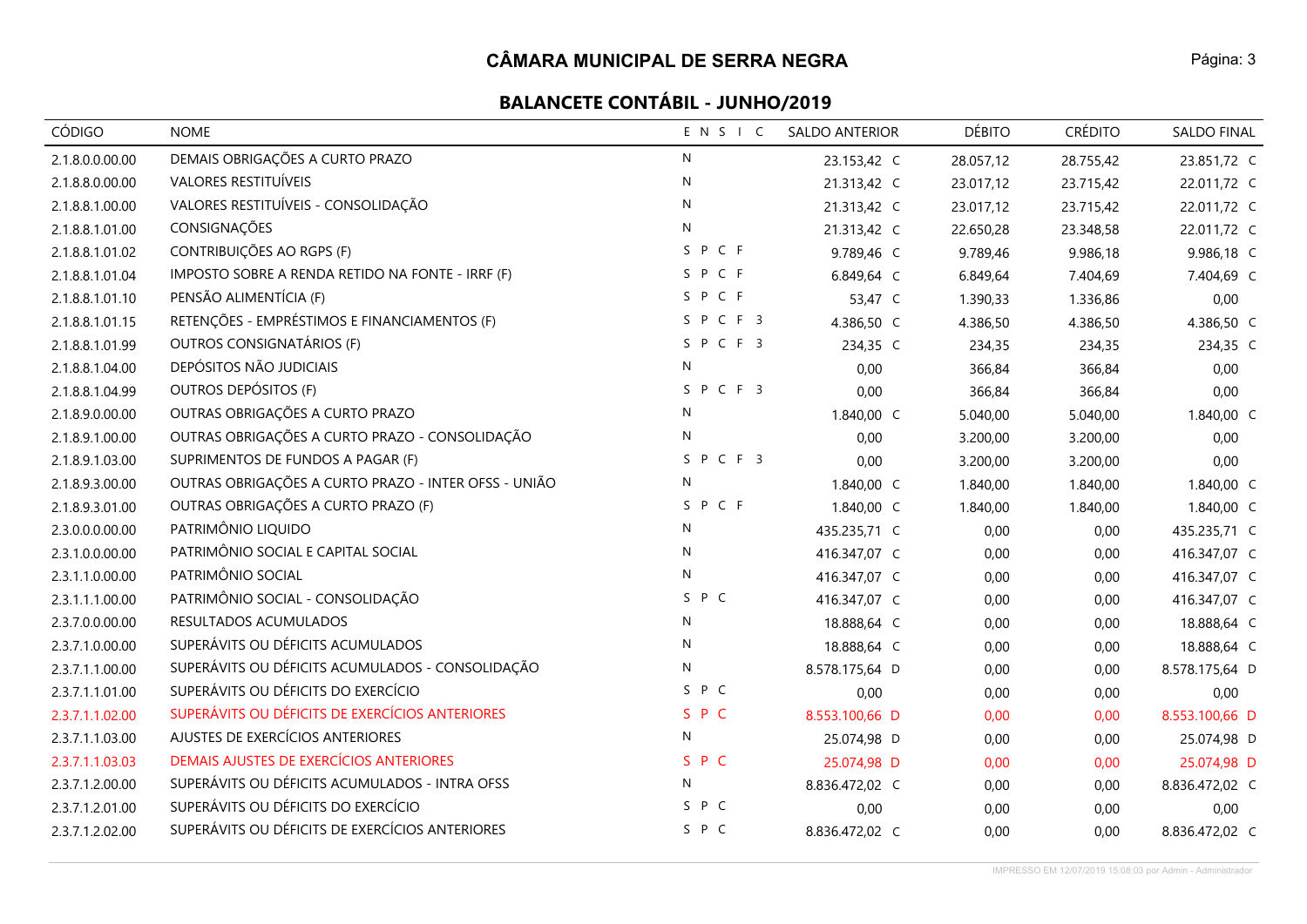| CÓDIGO          | <b>NOME</b>                                                            | ENSIC        | <b>SALDO ANTERIOR</b> | <b>DÉBITO</b> | <b>CRÉDITO</b> | SALDO FINAL    |
|-----------------|------------------------------------------------------------------------|--------------|-----------------------|---------------|----------------|----------------|
| 2.3.7.1.3.00.00 | SUPERÁVITS OU DÉFICITS ACUMULADOS - INTER OFSS - UNIÃO                 | ${\sf N}$    | 239.407,74 D          | 0,00          | 0,00           | 239.407,74 D   |
| 2.3.7.1.3.02.00 | SUPERÁVITS OU DÉFICITS DE EXERCÍCIOS ANTERIORES                        | S P C        | 239.407,74 D          | 0,00          | 0,00           | 239.407,74 D   |
| 3.0.0.0.0.00.00 | VARIAÇÃO PATRIMONIAL DIMINUTIVA                                        | N            | 842.581,80 D          | 173.118,20    | 0,00           | 1.015.700,00 D |
| 3.1.0.0.0.00.00 | PESSOAL E ENCARGOS                                                     | N            | 695.462,88 D          | 148.426,38    | 0,00           | 843.889,26 D   |
| 3.1.1.0.0.00.00 | REMUNERAÇÃO A PESSOAL                                                  | N            | 567.211,59 D          | 120.434,30    | 0,00           | 687.645,89 D   |
| 3.1.1.2.0.00.00 | REMUNERAÇÃO A PESSOAL ATIVO CIVIL - ABRANGIDOS PELO RGPS               | $\mathsf{N}$ | 567.211,59 D          | 120.434,30    | 0,00           | 687.645,89 D   |
| 3.1.1.2.1.00.00 | REMUNERAÇÃO A PESSOAL ATIVO CIVIL - ABRANGIDOS PELO RGPS - CONSOLIDA N |              | 567.211,59 D          | 120.434,30    | 0,00           | 687.645,89 D   |
| 3.1.1.2.1.01.00 | VENCIMENTOS E VANTAGENS FIXAS - PESSOAL CIVIL - RGPS                   | N            | 567.211,59 D          | 120.434,30    | 0,00           | 687.645,89 D   |
| 3.1.1.2.1.01.01 | <b>VENCIMENTOS E SALÁRIOS</b>                                          | S P D        | 265.136,59 D          | 57.079,96     | 0,00           | 322.216,55 D   |
| 3.1.1.2.1.01.22 | 13º SALÁRIO                                                            | S P D        | 18.200,00 D           | 3.640,00      | 0,00           | 21.840,00 D    |
| 3.1.1.2.1.01.23 | FÉRIAS - ABONO PECUNIÁRIO                                              | S P D        | 8.196,21 D            | 3.862,09      | 0,00           | 12.058,30 D    |
| 3.1.1.2.1.01.24 | FÉRIAS - ABONO CONSTITUCIONAL                                          | S P D        | 6.525,55 D            | 1.802,25      | 0,00           | 8.327,80 D     |
| 3.1.1.2.1.01.31 | <b>SUBSÍDIOS</b>                                                       | S P D        | 269.153,24 D          | 54.050,00     | 0,00           | 323.203,24 D   |
| 3.1.2.0.0.00.00 | <b>ENCARGOS PATRONAIS</b>                                              | $\mathsf{N}$ | 128.251,29 D          | 27.992,08     | 0,00           | 156.243,37 D   |
| 3.1.2.2.0.00.00 | <b>ENCARGOS PATRONAIS - RGPS</b>                                       | ${\sf N}$    | 113.310,29 D          | 23.393,30     | 0,00           | 136.703,59 D   |
| 3.1.2.2.1.00.00 | ENCARGOS PATRONAIS - RGPS - CONSOLIDAÇÃO                               | ${\sf N}$    | 113.310,29 D          | 23.393,30     | 0,00           | 136.703,59 D   |
| 3.1.2.2.1.01.00 | CONTRIBUIÇÕES PREVIDENCIÁRIAS - INSS                                   | S P D        | 113.310,29 D          | 23.393,30     | 0,00           | 136.703,59 D   |
| 3.1.2.3.0.00.00 | <b>ENCARGOS PATRONAIS - FGTS</b>                                       | N            | 14.941,00 D           | 4.598,78      | 0,00           | 19.539,78 D    |
| 3.1.2.3.1.00.00 | ENCARGOS PATRONAIS - FGTS - CONSOLIDAÇÃO                               | N            | 14.941,00 D           | 4.598,78      | 0,00           | 19.539,78 D    |
| 3.1.2.3.1.01.00 | <b>FGTS</b>                                                            | S P D        | 14.941,00 D           | 4.598,78      | 0,00           | 19.539,78 D    |
| 3.3.0.0.0.00.00 | USO DE BENS, SERVIÇOS E CONSUMO DE CAPITAL FIXO                        | N            | 147.118,92 D          | 24.691,82     | 0,00           | 171.810,74 D   |
| 3.3.1.0.0.00.00 | USO DE MATERIAL DE CONSUMO                                             | N            | 39.696,33 D           | 6.781,95      | 0,00           | 46.478,28 D    |
| 3.3.1.1.0.00.00 | CONSUMO DE MATERIAL                                                    | N            | 39.696,33 D           | 6.781,95      | 0,00           | 46.478,28 D    |
| 3.3.1.1.1.00.00 | CONSUMO DE MATERIAL - CONSOLIDAÇÃO                                     | ${\sf N}$    | 39.696,33 D           | 6.781,95      | 0,00           | 46.478,28 D    |
| 3.3.1.1.1.06.00 | GÊNEROS ALIMENTAÇÃO                                                    | S P D        | 8.840,79 D            | 3.099,78      | 0,00           | 11.940,57 D    |
| 3.3.1.1.1.16.00 | MATERIAL DE EXPEDIENTE                                                 | S P D        | 6.892,23 D            | 1.655,33      | 0,00           | 8.547,56 D     |
| 3.3.1.1.1.25.00 | MATERIAL PARA MANUTENÇÃO DE BENS                                       | S P D        | 1.260,12 D            | 0,00          | 0,00           | 1.260,12 D     |
| 3.3.1.1.1.39.00 | MATERIAL PARA MANUTENÇÃO DE VEÍCULOS                                   | S P D        | 2.875,07 D            | 0,00          | 0,00           | 2.875,07 D     |
| 3.3.1.1.1.99.00 | OUTROS MATERIAIS DE CONSUMO                                            | S P D        | 19.828,12 D           | 2.026,84      | 0,00           | 21.854,96 D    |
| 3.3.2.0.0.00.00 | SERVIÇOS                                                               | ${\sf N}$    | 107.422,59 D          | 17.909,87     | 0,00           | 125.332,46 D   |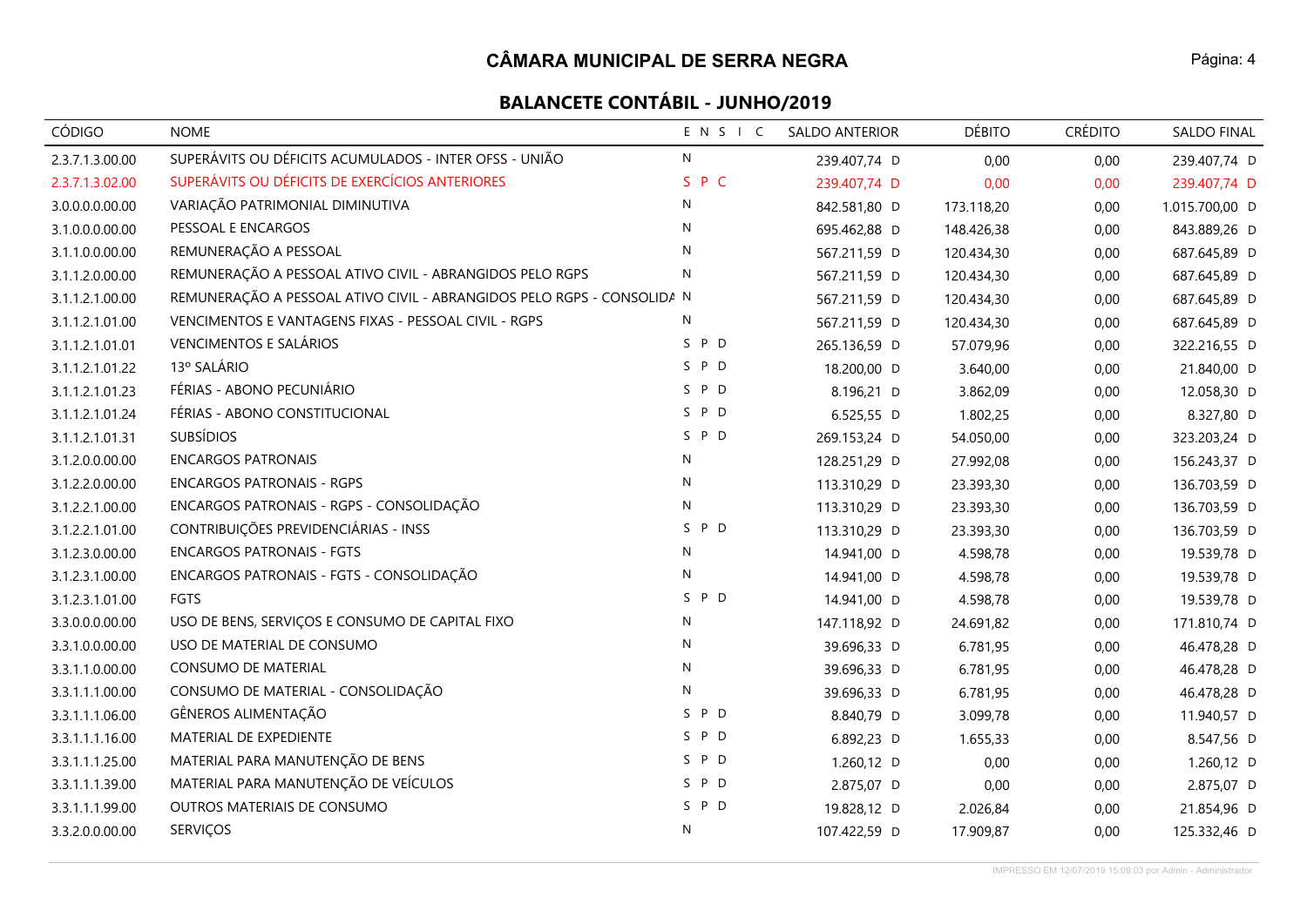| CÓDIGO          | <b>NOME</b>                                                        | ENSIC                   | <b>SALDO ANTERIOR</b> | <b>DÉBITO</b> | <b>CRÉDITO</b> | SALDO FINAL    |
|-----------------|--------------------------------------------------------------------|-------------------------|-----------------------|---------------|----------------|----------------|
| 3.3.2.2.0.00.00 | SERVIÇOS TERCEIROS - PESSOA FÍSICA                                 | $\mathsf{N}$            | 12.840,00 D           | 1.920,00      | 0,00           | 14.760,00 D    |
| 3.3.2.2.1.00.00 | SERVIÇOS TERCEIROS - PESSOA FÍSICA - CONSOLIDAÇÃO                  | ${\sf N}$               | 12.840,00 D           | 1.920,00      | 0,00           | 14.760,00 D    |
| 3.3.2.2.1.11.00 | MANUTENÇÃO E CONSERVAÇÃO                                           | S P D                   | 210,00 D              | 0,00          | 0,00           | 210,00 D       |
| 3.3.2.2.1.16.00 | <b>ESTAGIÁRIOS</b>                                                 | S P D                   | 9.200,00 D            | 1.840,00      | 0,00           | 11.040,00 D    |
| 3.3.2.2.1.99.00 | OUTROS SERVIÇOS PRESTADOS POR PESSOA FÍSICA                        | S.<br>P D               | 3.430,00 D            | 80,00         | 0,00           | 3.510,00 D     |
| 3.3.2.3.0.00.00 | SERVIÇOS TERCEIROS - PESSOA JURÍDICA                               | N                       | 94.582,59 D           | 15.989,87     | 0,00           | 110.572,46 D   |
| 3.3.2.3.1.00.00 | SERVIÇOS TERCEIROS - PESSOA JURÍDICA - CONSOLIDAÇÃO                | $\mathsf{N}$            | 94.582,59 D           | 15.989,87     | 0,00           | 110.572,46 D   |
| 3.3.2.3.1.04.00 | COMUNICAÇÃO                                                        | S P D                   | 5.175,96 D            | 972,80        | 0,00           | 6.148,76 D     |
| 3.3.2.3.1.05.00 | PUBLICIDADE                                                        | S P D                   | 2.238,24 D            | 729,20        | 0,00           | 2.967,44 D     |
| 3.3.2.3.1.06.00 | MANUTENÇÃO E CONSERVAÇÃO                                           | S P D                   | 1.388,00 D            | 20,00         | 0,00           | 1.408,00 D     |
| 3.3.2.3.1.10.00 | LOCAÇÕES                                                           | S P D                   | 4.540,00 D            | 908,00        | 0,00           | 5.448,00 D     |
| 3.3.2.3.1.23.00 | FESTIVIDADES E HOMENAGENS                                          | S P D                   | 13.014,00 D           | 0,00          | 0,00           | 13.014,00 D    |
| 3.3.2.3.1.29.00 | SEGUROS EM GERAL                                                   | S P D                   | 1.319,80 D            | 1.398,02      | 0,00           | 2.717,82 D     |
| 3.3.2.3.1.56.00 | PASSAGENS E DESPESAS COM LOCOMOÇÃO                                 | S P D                   | 4.966,35 D            | 1.026,82      | 0,00           | 5.993,17 D     |
| 3.3.2.3.1.99.00 | OUTROS SERVIÇOS PRESTADOS POR PESSOA JURÍDICA                      | S P D                   | 61.940,24 D           | 10.935,03     | 0,00           | 72.875,27 D    |
| 4.0.0.0.0.00.00 | VARIAÇÃO PATRIMONIAL AUMENTATIVA                                   | N                       | 1.180.000,00 C        | 0,00          | 236.000,00     | 1.416.000,00 C |
| 4.5.0.0.0.00.00 | TRANSFERÊNCIAS E DELEGAÇÕES RECEBIDAS                              | N                       | 1.180.000,00 C        | 0,00          | 236.000,00     | 1.416.000,00 C |
| 4.5.1.0.0.00.00 | TRANSFERÊNCIAS INTRA GOVERNAMENTAIS                                | $\mathsf{N}$            | 1.180.000,00 C        | 0,00          | 236.000,00     | 1.416.000,00 C |
| 4.5.1.1.0.00.00 | TRANSFERÊNCIAS RECEBIDAS PARA A EXECUÇÃO ORÇAMENTÁRIA              | $\mathsf{N}$            | 1.180.000,00 C        | 0,00          | 236.000,00     | 1.416.000,00 C |
| 4.5.1.1.2.00.00 | TRANSFERÊNCIAS RECEBIDAS PARA A EXECUÇÃO ORÇAMENTÁRIA - INTRA OFSS | N                       | 1.180.000,00 C        | 0,00          | 236.000,00     | 1.416.000,00 C |
| 4.5.1.1.2.02.00 | REPASSE RECEBIDO                                                   | S P C                   | 1.180.000,00 C        | 0,00          | 236.000,00     | 1.416.000,00 C |
| 5.0.0.0.0.00.00 | CONTROLES DA APROVAÇÃO DO PLANEJAMENTO E ORÇAMENTO                 | N                       | 3.881.335,11 D        | 166.834,33    | 15.819,33      | 4.032.350,11 D |
| 5.2.0.0.0.00.00 | ORÇAMENTO APROVADO                                                 | N                       | 3.881.335,11 D        | 166.834,33    | 15.819,33      | 4.032.350,11 D |
| 5.2.2.0.0.00.00 | FIXAÇÃO DA DESPESA                                                 | N                       | 3.881.335,11 D        | 166.834,33    | 15.819,33      | 4.032.350,11 D |
| 5.2.2.1.0.00.00 | DOTAÇÃO ORÇAMENTÁRIA                                               | N                       | 2.832.000,00 D        | 0,00          | 0,00           | 2.832.000,00 D |
| 5.2.2.1.1.00.00 | DOTAÇÃO INICIAL                                                    | ${\sf N}$               | 2.832.000,00 D        | 0,00          | 0,00           | 2.832.000,00 D |
| 5.2.2.1.1.01.00 | CRÉDITO INICIAL                                                    | S O D<br>$\overline{7}$ | 2.832.000,00 D        | 0,00          | 0,00           | 2.832.000,00 D |
| 5.2.2.9.0.00.00 | OUTROS CONTROLES DA DESPESA ORÇAMENTÁRIA                           | N                       | 1.049.335,11 D        | 166.834,33    | 15.819,33      | 1.200.350,11 D |
| 5.2.2.9.2.00.00 | EMPENHOS POR EMISSÃO                                               | $\mathsf{N}$            | 1.049.335,11 D        | 166.834,33    | 15.819,33      | 1.200.350,11 D |
| 5.2.2.9.2.01.00 | EXECUÇÃO DA DESPESA POR NOTA DE EMPENHO                            | N                       | 1.049.335,11 D        | 166.834,33    | 15.819,33      | 1.200.350,11 D |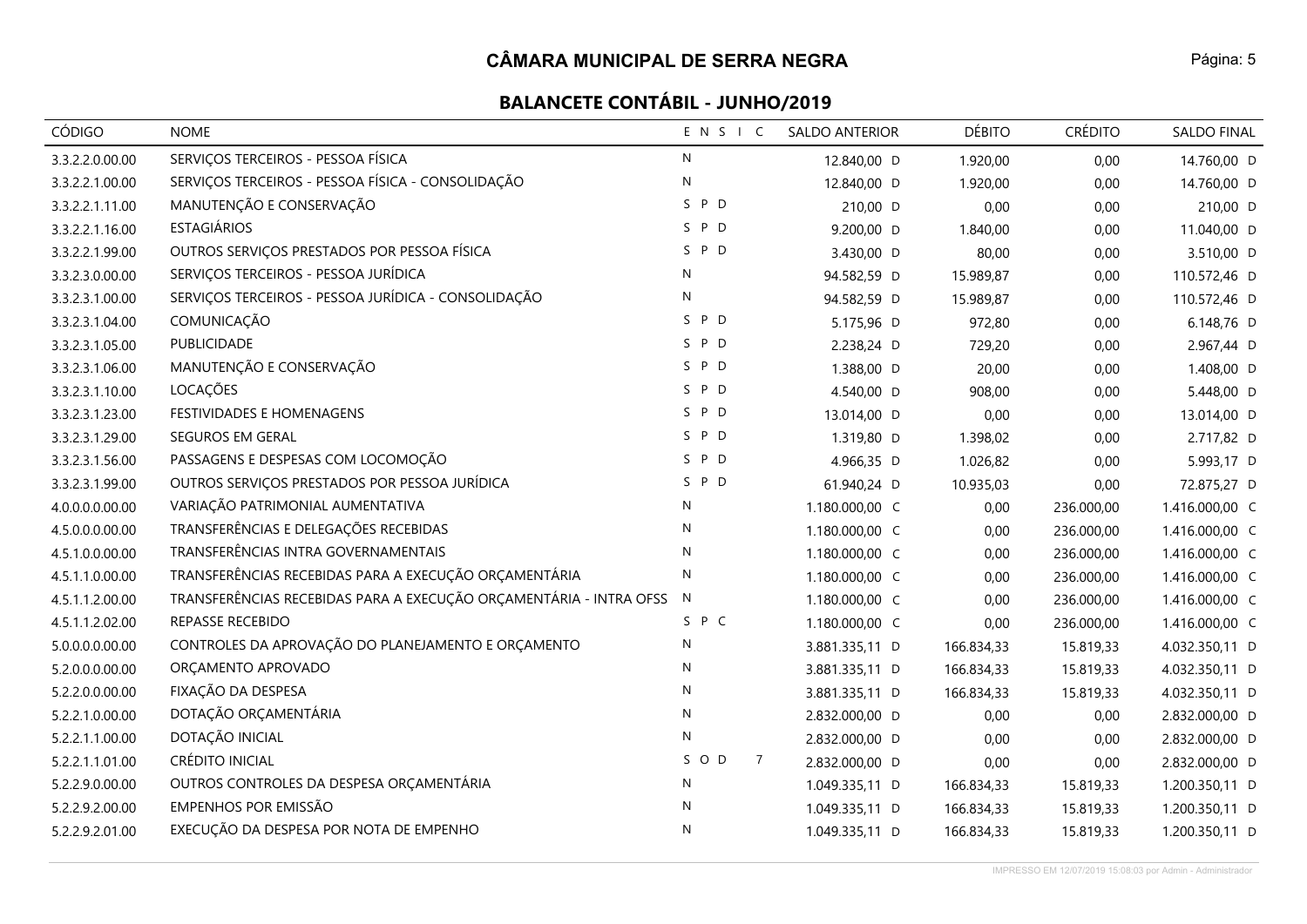| <b>CÓDIGO</b>   | <b>NOME</b>                                       | ENSIC        |                | SALDO ANTERIOR | <b>DÉBITO</b> | <b>CRÉDITO</b> | SALDO FINAL    |
|-----------------|---------------------------------------------------|--------------|----------------|----------------|---------------|----------------|----------------|
| 5.2.2.9.2.01.01 | <b>EMISSÃO DE EMPENHOS</b>                        | S O D        | 9              | 1.055.468,80 D | 166.834,33    | 0,00           | 1.222.303,13 D |
| 5.2.2.9.2.01.03 | (-)ANULAÇÃO DE EMPENHOS                           | SOC          | 11             | 6.133,69 C     | 0,00          | 15.819,33      | 21.953,02 C    |
| 6.0.0.0.0.00.00 | CONTROLES DA EXECUÇÃO DO PLANEJAMENTO E ORÇAMENTO | N            |                | 3.881.335,11 C | 886.923,59    | 1.037.938,59   | 4.032.350,11 C |
| 6.2.0.0.0.00.00 | EXECUÇÃO DO ORÇAMENTO                             | N            |                | 3.881.335,11 C | 886.923,59    | 1.037.938,59   | 4.032.350,11 C |
| 6.2.2.0.0.00.00 | EXECUÇÃO DA DESPESA                               | $\mathsf{N}$ |                | 3.881.335,11 C | 886.923,59    | 1.037.938,59   | 4.032.350,11 C |
| 6.2.2.1.0.00.00 | DISPONIBILIDADES DE CRÉDITO                       | N            |                | 2.832.000,00 C | 526.878,96    | 526.878,96     | 2.832.000,00 C |
| 6.2.2.1.1.00.00 | CRÉDITO DISPONÍVEL                                | SOC          | $\overline{7}$ | 1.782.664,89 C | 166.834,33    | 15.819,33      | 1.631.649,89 C |
| 6.2.2.1.3.00.00 | CRÉDITO UTILIZADO                                 | ${\sf N}$    |                | 1.049.335,11 C | 360.044,63    | 511.059,63     | 1.200.350,11 C |
| 6.2.2.1.3.01.00 | CRÉDITO EMPENHADO A LIQUIDAR                      | SOC          | 27             | 189.398,20 C   | 189.587,38    | 169.007,51     | 168.818,33 C   |
| 6.2.2.1.3.03.00 | CRÉDITO EMPENHADO LIQUIDADO A PAGAR               | SOC          | 27             | 129.811,26 C   | 168.284,07    | 175.941,23     | 137.468,42 C   |
| 6.2.2.1.3.04.00 | CRÉDITO EMPENHADO LIQUIDADO - PAGO                | SOC          | 27             | 730.125,65 C   | 2.173,18      | 166.110,89     | 894.063,36 C   |
| 6.2.2.9.0.00.00 | OUTROS CONTROLES DA DESPESA ORÇAMENTÁRIA          | ${\sf N}$    |                | 1.049.335,11 C | 360.044,63    | 511.059,63     | 1.200.350,11 C |
| 6.2.2.9.2.00.00 | EMISSÃO DE EMPENHO                                | ${\sf N}$    |                | 1.049.335,11 C | 360.044,63    | 511.059,63     | 1.200.350,11 C |
| 6.2.2.9.2.01.00 | EMPENHOS POR NOTA DE EMPENHO                      | $\mathsf{N}$ |                | 1.049.335,11 C | 360.044,63    | 511.059,63     | 1.200.350,11 C |
| 6.2.2.9.2.01.01 | <b>EMPENHOS A LIQUIDAR</b>                        | SOC          | 28             | 189.398,20 C   | 189.587,38    | 169.007,51     | 168.818,33 C   |
| 6.2.2.9.2.01.03 | EMPENHOS LIQUIDADOS A PAGAR                       | SOC          | 29             | 129.811,26 C   | 168.284,07    | 175.941,23     | 137.468,42 C   |
| 6.2.2.9.2.01.04 | <b>EMPENHOS LIQUIDADOS PAGOS</b>                  | SOC          | 16             | 730.125,65 C   | 2.173,18      | 166.110,89     | 894.063,36 C   |
| 7.0.0.0.0.00.00 | <b>CONTROLES DEVEDORES</b>                        | N            |                | 7.956.533,09 D | 444.212,63    | 2.173,18       | 8.398.572,54 D |
| 7.1.0.0.0.00.00 | <b>ATOS POTENCIAIS</b>                            | N            |                | 127.802,63 D   | 7.896,00      | 0,00           | 135.698,63 D   |
| 7.1.2.0.0.00.00 | ATOS POTENCIAIS PASSIVO                           | N            |                | 127.802,63 D   | 7.896,00      | 0,00           | 135.698,63 D   |
| 7.1.2.3.0.00.00 | OBRIGAÇÕES CONTRATUAIS                            | ${\sf N}$    |                | 127.802,63 D   | 7.896,00      | 0,00           | 135.698,63 D   |
| 7.1.2.3.1.00.00 | OBRIGAÇÕES CONTRATUAIS - CONSOLIDAÇÃO             | ${\sf N}$    |                | 127.802,63 D   | 7.896,00      | 0,00           | 135.698,63 D   |
| 7.1.2.3.1.02.00 | <b>CONTRATOS DE SERVIÇOS</b>                      | S C D        |                | 84.842,68 D    | 7.896,00      | 0,00           | 92.738,68 D    |
| 7.1.2.3.1.04.00 | CONTRATOS DE FORNECIMENTO DE BENS                 | S C D        |                | 42.959,95 D    | 0,00          | 0,00           | 42.959,95 D    |
| 7.2.0.0.0.00.00 | ADMINISTRAÇÃO FINANCEIRA                          | ${\sf N}$    |                | 6.844.000,00 D | 236.000,00    | 0,00           | 7.080.000,00 D |
| 7.2.1.0.0.00.00 | DISPONIBILIDADES POR DESTINAÇÃO                   | ${\sf N}$    |                | 1.180.000,00 D | 236.000,00    | 0,00           | 1.416.000,00 D |
| 7.2.1.1.0.00.00 | CONTROLE DA DISPONIBILIDADE DE RECURSOS           | N            |                | 1.180.000,00 D | 236.000,00    | 0,00           | 1.416.000,00 D |
| 7.2.1.1.1.00.00 | RECURSOS ORDINÁRIOS                               | S C D        |                | 1.180.000,00 D | 236.000,00    | 0,00           | 1.416.000,00 D |
| 7.2.2.0.0.00.00 | PROGRAMAÇÃO FINANCEIRA                            | N            |                | 5.664.000,00 D | 0,00          | 0,00           | 5.664.000,00 D |
| 7.2.2.1.0.00.00 | CRONOGRAMA MENSAL DE DESEMBOLSO                   | $\mathsf{N}$ |                | 5.664.000,00 D | 0,00          | 0,00           | 5.664.000,00 D |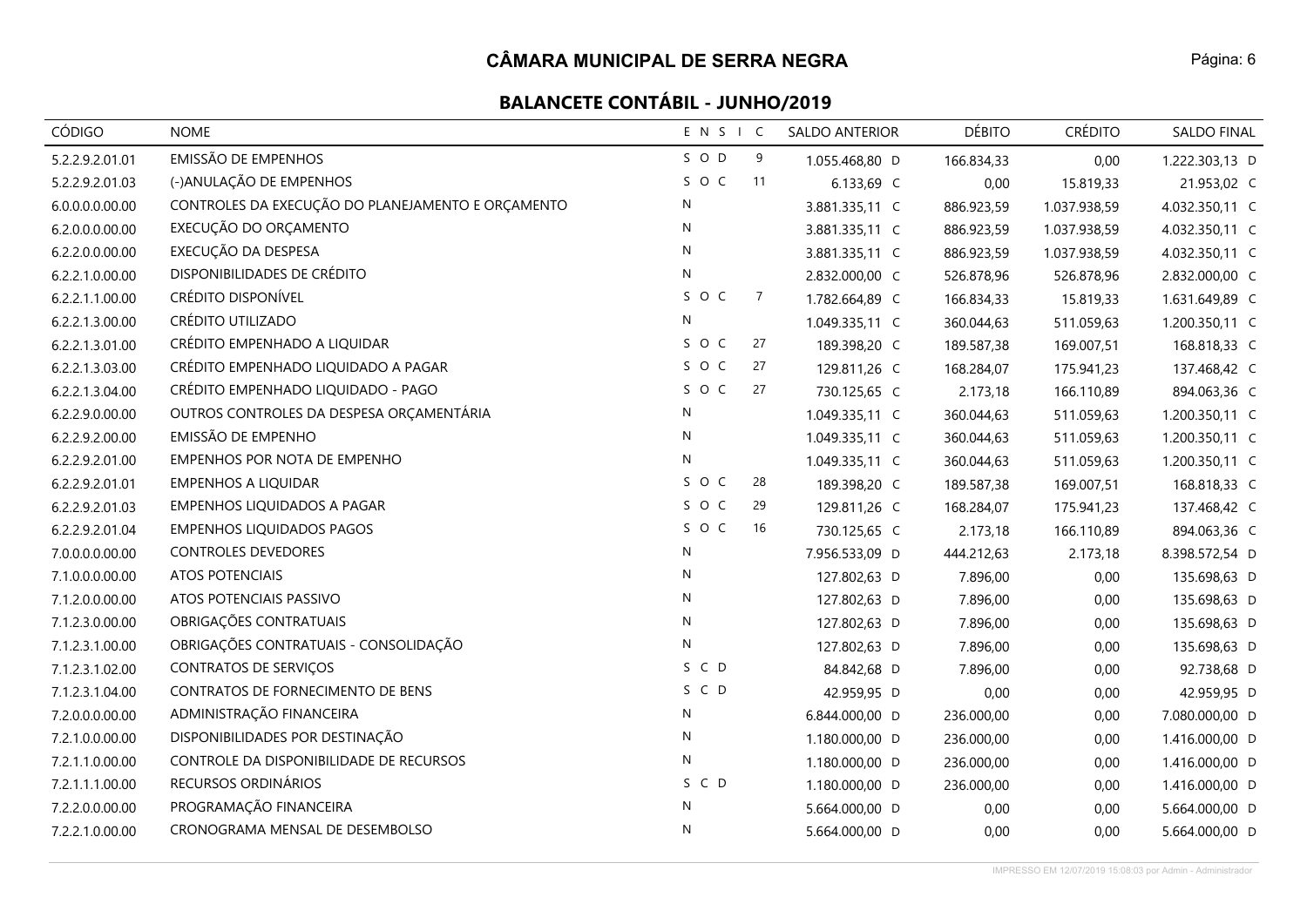| <b>CÓDIGO</b>   | <b>NOME</b>                                                             | ENSIC        |                | SALDO ANTERIOR | <b>DÉBITO</b> | <b>CRÉDITO</b> | SALDO FINAL    |
|-----------------|-------------------------------------------------------------------------|--------------|----------------|----------------|---------------|----------------|----------------|
| 7.2.2.1.1.00.00 | PROGRAMAÇÃO DE DESEMBOLSO MENSAL ORÇAMENTÁRIO                           | N            |                | 5.664.000,00 D | 0,00          | 0,00           | 5.664.000,00 D |
| 7.2.2.1.1.01.00 | CONTROLE DE DESEMBOLSO MENSAL - DESPESAS ORÇAMENTÁRIAS                  | ${\sf N}$    |                | 2.832.000,00 D | 0,00          | 0,00           | 2.832.000,00 D |
| 7.2.2.1.1.01.01 | CRONOGRAMA DE DESEMBOLSO MENSAL - FIXAÇÃO INICIAL                       | S C D        | 12             | 2.832.000,00 D | 0,00          | 0,00           | 2.832.000,00 D |
| 7.2.2.1.1.02.00 | CONTROLE DE DESEMBOLSO MENSAL - TRANSFERÊNCIAS                          | N            |                | 2.832.000,00 D | 0,00          | 0,00           | 2.832.000,00 D |
| 7.2.2.1.1.02.01 | CRONOGRAMA DE DESEMBOLSO MENSAL - TRANSFERÊNCIAS FINANCEIRAS A RE S C D |              | 33             | 2.832.000,00 D | 0,00          | 0,00           | 2.832.000,00 D |
| 7.9.0.0.0.00.00 | <b>OUTROS CONTROLES</b>                                                 | N            |                | 984.730,46 D   | 200.316,63    | 2.173,18       | 1.182.873,91 D |
| 7.9.5.0.0.00.00 | CONTRAPARTIDA DE CONTROLES ESPECÍFICOS TCESP                            | N            |                | 124.793,55 D   | 26.548,58     | 0,00           | 151.342,13 D   |
| 7.9.5.3.0.00.00 | CONTRAPARTIDA DE ADIANTAMENTOS CONCEDIDOS - SUPRIMENTO DE FUNDO! S C D  |              |                | 14.300,00 D    | 3.200,00      | 0,00           | 17.500,00 D    |
| 7.9.5.5.0.00.00 | CONTRAPARTIDA DO CONTROLE FINANCEIRO POR DOTAÇÃO ORÇAMENTÁRIA D S C D   |              |                | 110.493,55 D   | 23.348,58     | 0,00           | 133.842,13 D   |
| 7.9.6.0.0.00.00 | CONTROLE DAS DESPESAS ORÇAMENTÁRIAS                                     | N            |                | 859.936,91 D   | 173.768,05    | 2.173,18       | 1.031.531,78 D |
| 7.9.6.1.0.00.00 | CONTROLE FINANCEIRO DAS DESPESAS ORÇAMENTÁRIAS DO EXERCÍCIO POR NC N    |              |                | 859.936,91 D   | 173.768,05    | 2.173,18       | 1.031.531,78 D |
| 7.9.6.1.1.00.00 | <b>EMPENHOS LIQUIDADOS</b>                                              | S C D        | 27             | 866.070,56 D   | 173.768,05    | 0,00           | 1.039.838,61 D |
| 7.9.6.1.9.00.00 | (-) SALDO DE ADIANTAMENTO NÃO UTILIZADO                                 | S C C        | 27             | 6.133,65 C     | 0,00          | 2.173,18       | 8.306,83 C     |
| 8.0.0.0.0.00.00 | <b>CONTROLES CREDORES</b>                                               | N            |                | 7.956.533,09 C | 968.215,20    | 1.410.254,65   | 8.398.572,54 C |
| 8.1.0.0.0.00.00 | EXECUÇÃO DOS ATOS POTENCIAIS                                            | ${\sf N}$    |                | 127.802,63 C   | 11.900,19     | 19.796,19      | 135.698,63 C   |
| 8.1.2.0.0.00.00 | EXECUÇÃO DOS ATOS POTENCIAIS PASSIVOS                                   | N            |                | 127.802,63 C   | 11.900,19     | 19.796,19      | 135.698,63 C   |
| 8.1.2.3.0.00.00 | EXECUÇÃO DE OBRIGAÇÕES CONTRATUAIS                                      | N            |                | 127.802,63 C   | 11.900,19     | 19.796,19      | 135.698,63 C   |
| 8.1.2.3.1.00.00 | EXECUÇÃO DE OBRIGAÇÕES - CONSOLIDAÇÃO                                   | $\mathsf{N}$ |                | 127.802,63 C   | 11.900,19     | 19.796,19      | 135.698,63 C   |
| 8.1.2.3.1.02.00 | <b>CONTRATOS DE SERVIÇOS</b>                                            | N            |                | 84.842,68 C    | 11.058,23     | 18.954,23      | 92.738,68 C    |
| 8.1.2.3.1.02.01 | A EXECUTAR                                                              | S C C        | 25             | 36.252,85 C    | 11.058,23     | 7.896,00       | 33.090,62 C    |
| 8.1.2.3.1.02.02 | <b>EXECUTADOS</b>                                                       | S C C        | 25             | 48.589,83 C    | 0,00          | 11.058,23      | 59.648,06 C    |
| 8.1.2.3.1.04.00 | CONTRATOS DE FORNECIMENTO DE BENS                                       | N            |                | 42.959,95 C    | 841,96        | 841,96         | 42.959,95 C    |
| 8.1.2.3.1.04.01 | A EXECUTAR                                                              | S C C        | 25             | 17.900,06 C    | 841,96        | 0,00           | 17.058,10 C    |
| 8.1.2.3.1.04.02 | <b>EXECUTADOS</b>                                                       | S C C        | 25             | 25.059,89 C    | 0,00          | 841,96         | 25.901,85 C    |
| 8.2.0.0.0.00.00 | EXECUÇÃO DA ADMINISTRAÇÃO FINANCEIRA                                    | $\mathsf{N}$ |                | 6.844.000,00 C | 762.180,66    | 998.180,66     | 7.080.000,00 C |
| 8.2.1.0.0.00.00 | EXECUÇÃO DAS DISPONIBILIDADES POR DESTINAÇÃO                            | ${\sf N}$    |                | 1.180.000,00 C | 526.180,66    | 762.180,66     | 1.416.000,00 C |
| 8.2.1.1.0.00.00 | EXECUÇÃO DA DISPONIBILIDADE DE RECURSOS                                 | N            |                | 1.180.000,00 C | 526.180,66    | 762.180,66     | 1.416.000,00 C |
| 8.2.1.1.1.00.00 | DISPONIBILIDADE POR DESTINAÇÃO DE RECURSOS                              | $\mathsf{N}$ |                | 130.664,89 C   | 166.834,33    | 251.819,33     | 215.649,89 C   |
| 8.2.1.1.1.01.00 | RECURSOS DISPONÍVEIS PARA O EXERCÍCIO                                   | S C C        | $\overline{1}$ | 130.664,89 C   | 166.834,33    | 251.819,33     | 215.649,89 C   |
| 8.2.1.1.2.00.00 | DISPONIBILIDADE POR DESTINAÇÃO DE RECURSOS COMPROMETIDA POR EMPEN N     |              |                | 189.398,20 C   | 189.587,38    | 169.007,51     | 168.818,33 C   |